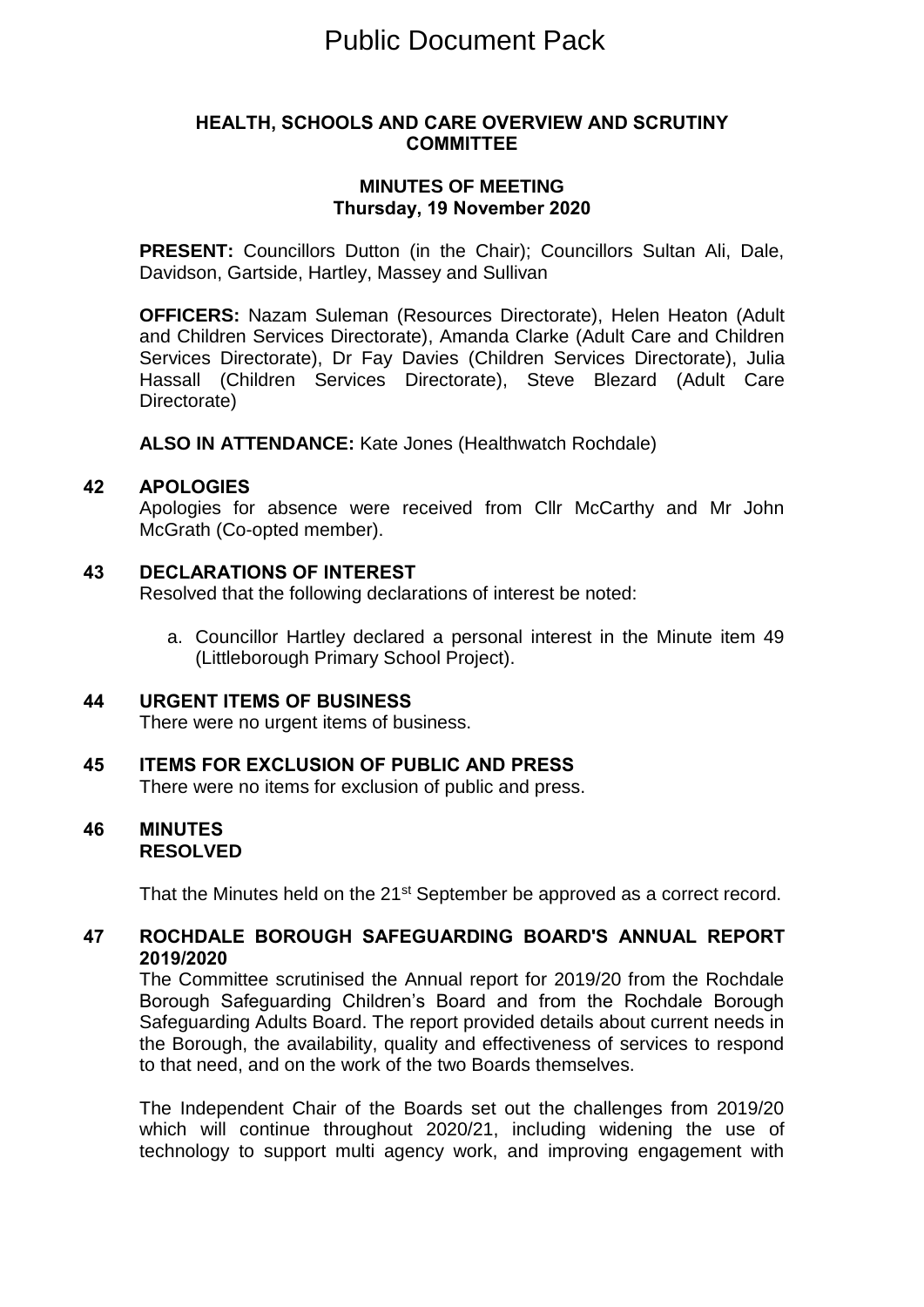stakeholders in relation to: financial abuse of vulnerable adults, Child Sexual Exploitation' Domestic abuse and Dementia abuse

The report reflected on the information about agency performance derived from data collection and analysis, audits and case reviews. Many of the performance measures used scored in the range that was seen as reflecting good practice. The audits and reviews continue to highlight some areas still requiring practice improvement.

The Independent Chair updated the Committee that the Board and Partnership have exceptionally met targets during the Pandemic and the team have managed well with the additional demand. Next year's report will include more detail of Covid-19.

Members sought clarity on how well agencies have responded to the challenges set in 2019/20 and the risks incorporated within the challenges for 2020/21.

Resolved:

That the Rochdale Borough Safeguarding Boards Annual Report 2019/20 (Adults and Children) be commended.

### **48 COVID-19 RESIDENTS SURVEY AND FOCUS GROUP REPORT 2020**

The Committee scrutinised a report that had been prepared by Healthwatch Rochdale, who had carried out a survey in partnership with the Council, to understand how the Borough's residents were coping with the Pandemic and how the problems faced could be made easier with the support of public sector services and the wider community.

The survey ran from 22nd May to 30th June 2020. The survey was mostly multiple-choice questions with some free text boxes to gather general views about the impact of the pandemic on health and wellbeing and experience of health and care services. A total of 673 residents had completed the survey.

In September, Heathwatch Rochdale ran 17 focus groups to allow residents to share their individual experience. From these focus groups 37 responses were collected and analysed.

The survey outlined statistics on the support received during the pandemic, information and advice, access to local information, mental and physical wellbeing, what worked well for residents and what could be improved.

The recommendations from the report had been presented to external partners at the Rochdale's Local Care Organisation, and the Our Rochdale Board Meeting. These recommendations were also to be discussed at Healthwatch Rochdale's Advisory Group meeting later in November 2020 where further escalation could evolve.

Resolved: That the report be noted.